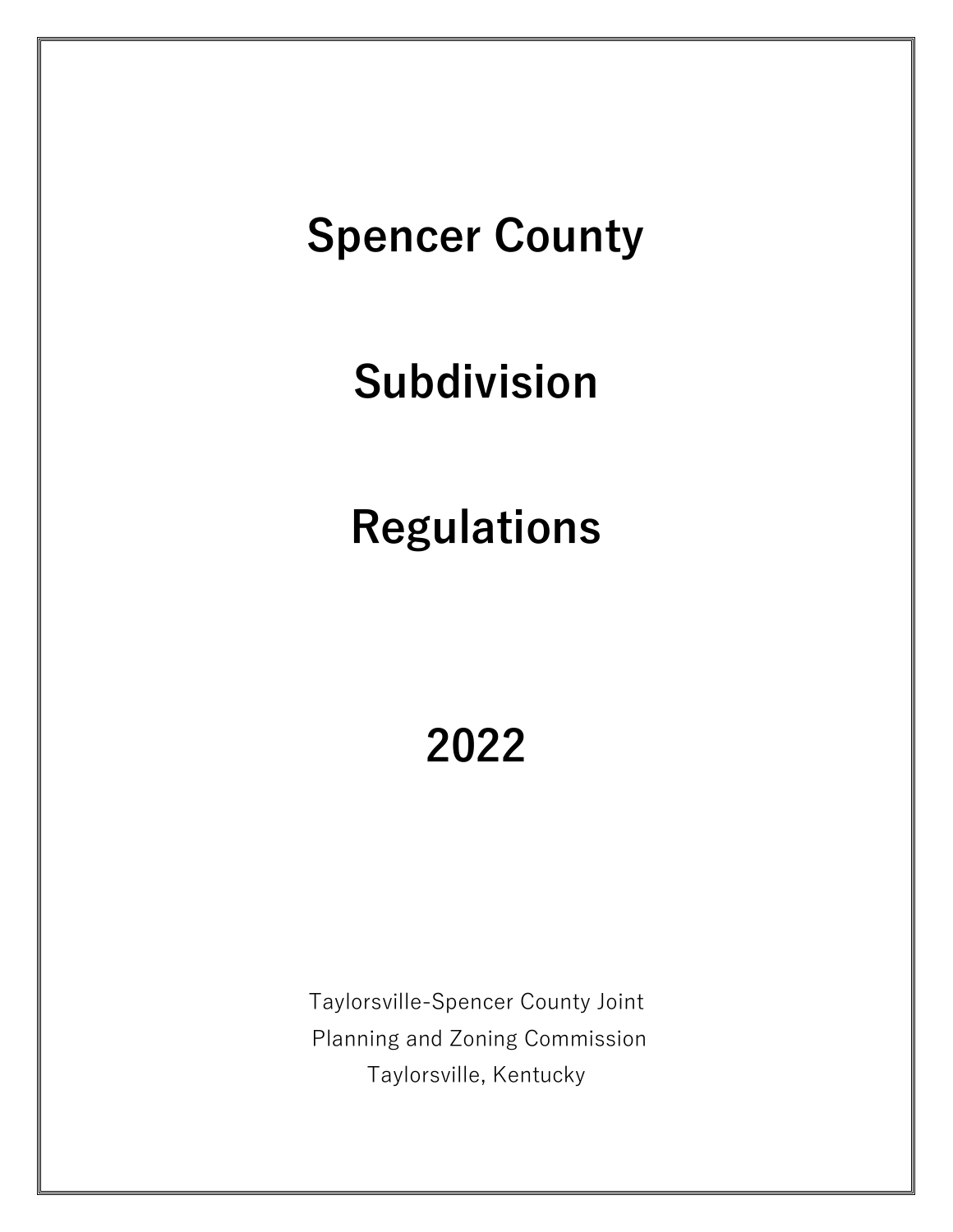# Spencer County Fiscal Court

**\_\_\_\_\_\_\_\_\_\_\_\_\_\_\_\_\_\_\_\_\_\_\_\_\_\_\_\_\_\_\_\_\_\_\_\_\_\_\_\_\_\_\_\_\_\_\_\_\_\_\_\_\_\_\_\_\_\_\_\_\_\_\_\_**

**County Judge Executive:** John Riley

### **Magistrates:**

Mike Moody Tim Brewer Jim Travis Jerry Moody Brett Beaverson

Taylorsville-Spencer County Joint Planning and Zoning Commission

#### **Staff:**

Julie Sweazy, Administrator Angie Helton, Assistant Ashlee Welch, Enforcement

#### **Commissioners:**

Marsha Mudd Dwight Clayton Anthony Travis Teddy Noel Gordon Deapen Diana Faue Paula Wheatley Valerie Hunt

Consultant Qk4 Engineering – Planning Eric Bean, PE Erika Keohane, EIT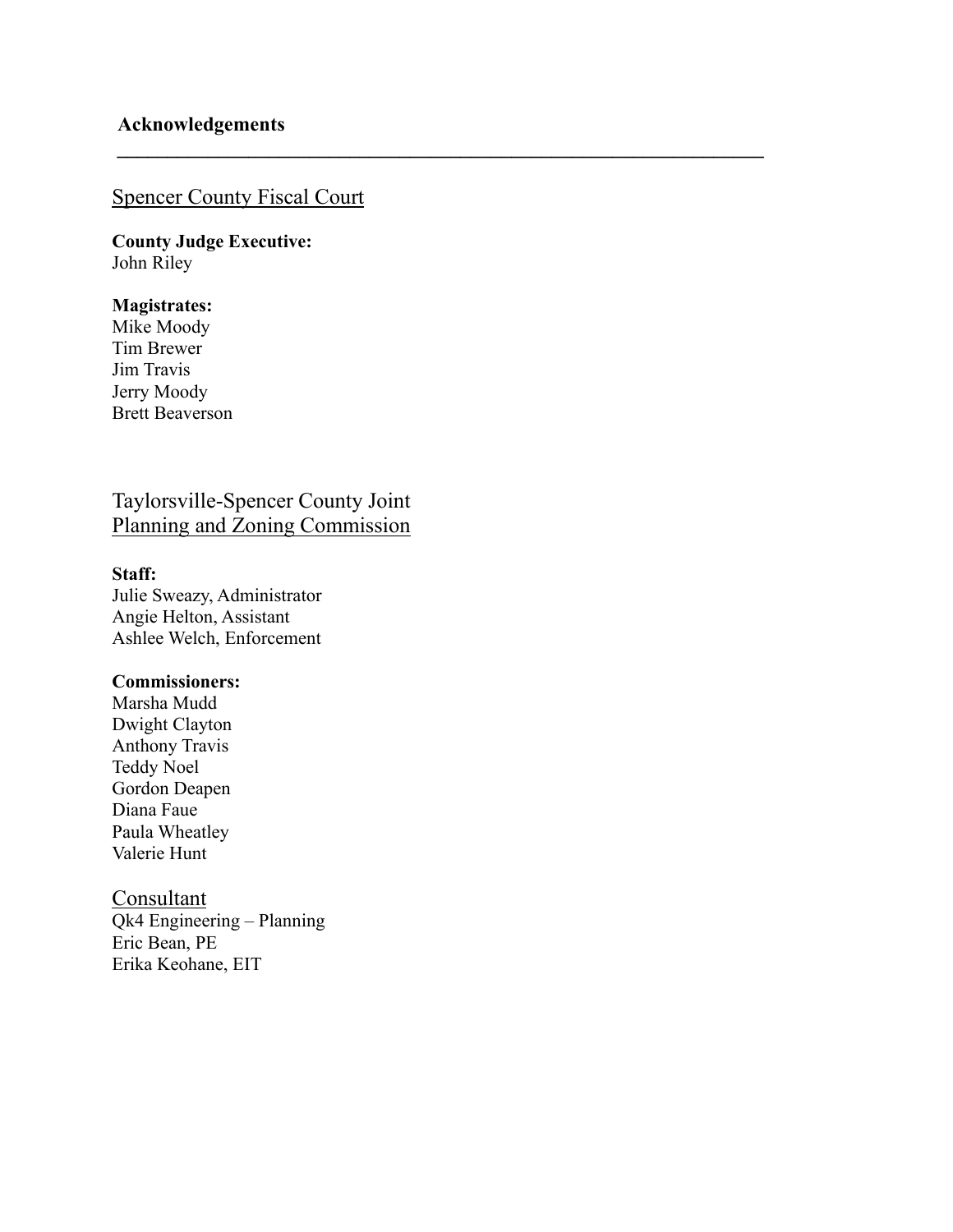Taylorsville-Spencer County Joint Planning and Zoning Commission 220 Main Cross Street, P.O. Box 305 Taylorsville, KY 40071

> (502) 477-3218 Fax: (502) 477-3242

email: [spencerpz@spencercountyky.gov](mailto:spencerpz@spencercountyky.gov) website: spencercountyky.gov Taylorsville Spencer County Planning & Zoning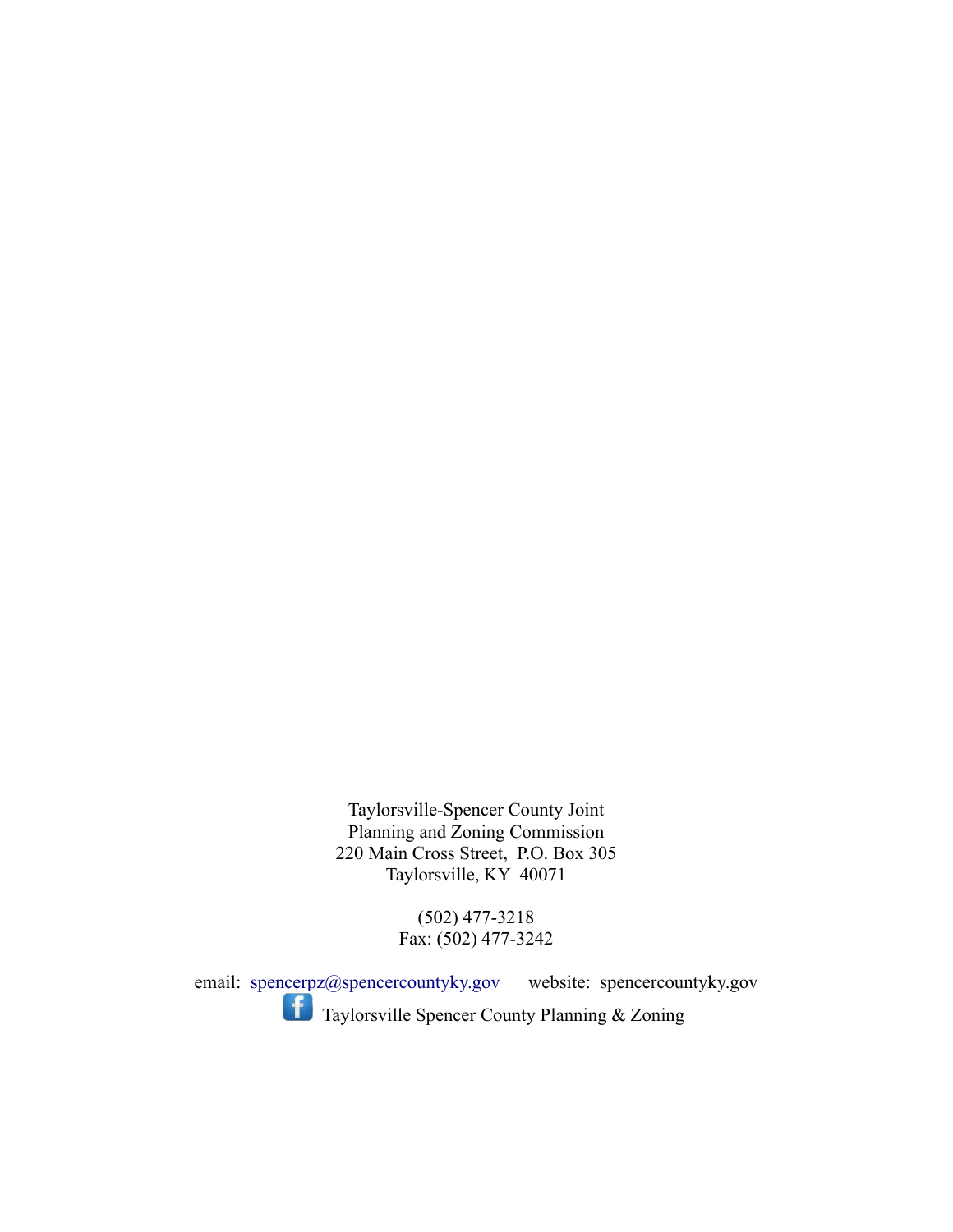#### TABLE OF CONTENTS

#### ARTICLE I

#### TITLE, PURPOSES, INTERPRETATION AND SEVERABILITY

| Section 100 Title        |                                 | $1 - 1$ |
|--------------------------|---------------------------------|---------|
| Section 101 Purposes     |                                 | $1 - 1$ |
|                          | Section 102 Interpretation      | $1 - 1$ |
| Section 103 Severability |                                 | $1 - 1$ |
|                          | Section 104 Subdivision Control | $1 - 1$ |

#### ARTICLE II DEFINITION OF TERMS

| Section 200 General    |                         | $2 - 1$ |
|------------------------|-------------------------|---------|
| Section 201 Inclusions |                         | $2 - 1$ |
|                        | Section 202 Subdivision | $2 - 1$ |
| Section 203 Streets    |                         | $2 - 2$ |
|                        | Section 204 Other Terms | $2 - 2$ |
|                        | ARTICLE III             |         |

# PROCEDURE

| Section 300 Introduction |  |  | $3-1$ |
|--------------------------|--|--|-------|
|                          |  |  |       |

#### PRE-APPLICATION PROCEDURE

| Section 301 Purpose   |                                           | $3-1$ |
|-----------------------|-------------------------------------------|-------|
| Section 302 Procedure |                                           | $3-1$ |
|                       | Section 303 Objections shall be expressed | $3-1$ |

#### PROCEDURE FOR CONDITIONAL APPROVAL OF PRELIMINARY PLAT

|             | Section 304 Preliminary Plat Required                   | $3-2$   |
|-------------|---------------------------------------------------------|---------|
| Section 305 | State Department of Highways and Soil Conservation      |         |
|             | <b>Service Review</b>                                   | $3-2$   |
| Section 306 | Conditional approval of the Preliminary Plat by         |         |
|             | the Planning Commission                                 | $3-2$   |
| Section 323 | Preliminary Plat, A Guide for Preparation of Final Plat | $3 - 2$ |
|             |                                                         |         |

### PROCEDURE FOR APPROVAL OF FINAL PLAT

| Section 308 Approval of Final Plat                            | $3-2$   |
|---------------------------------------------------------------|---------|
| Section 309 Commission Action on Plat Approval or Disapproval | $3 - 5$ |

Spencer County Subdivision Regulations Table of Contents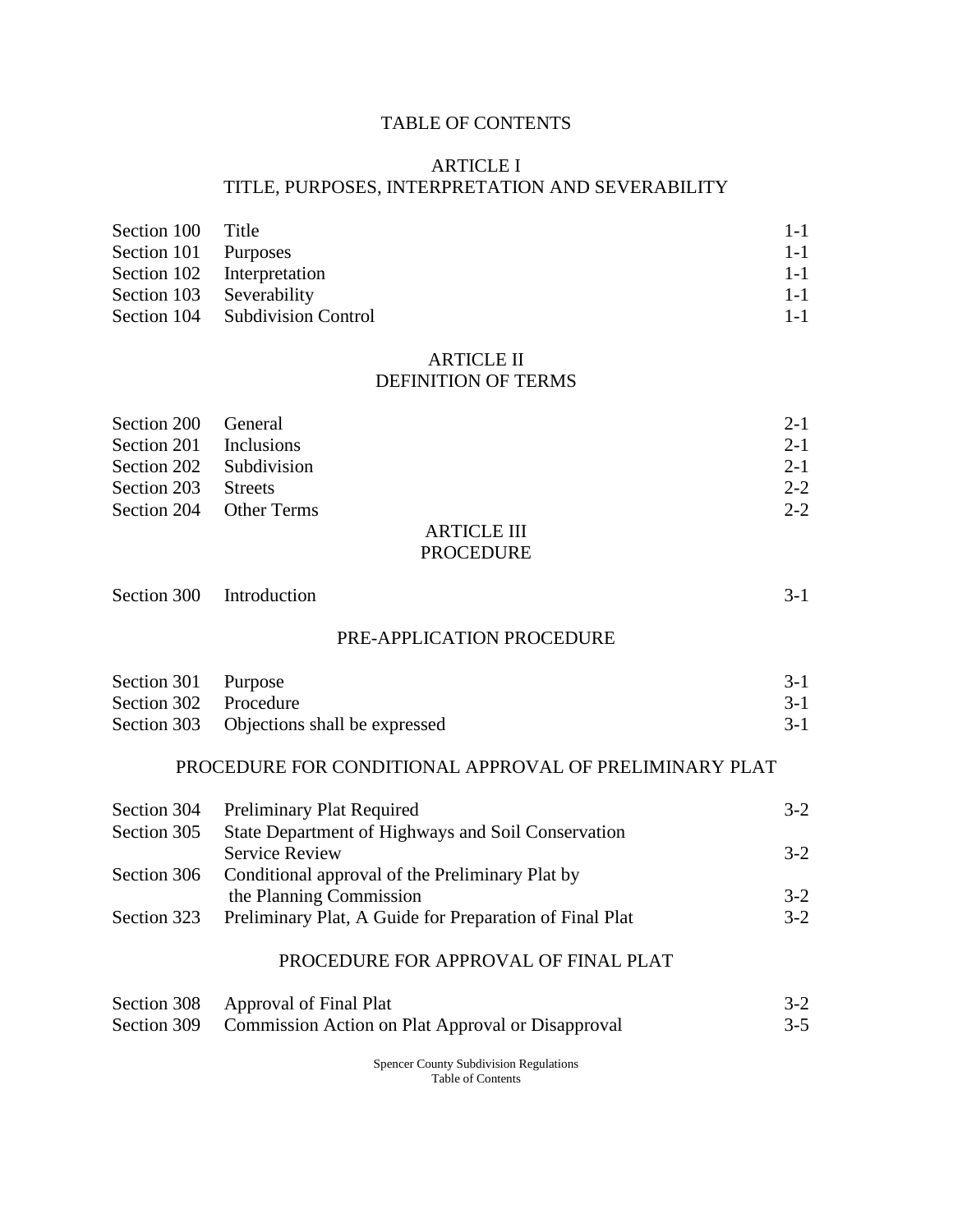# DEDICATION OF IMPROVEMENTS

| Section 310 Offer of Dedication May Be Noted in Record Plan | $3 - 5$ |
|-------------------------------------------------------------|---------|
| Section 311 Improvements Private Until Dedicated,           |         |
| Condemned or Acquired                                       | $3 - 5$ |
| Section 312 Submission in Sections                          | $3 - 5$ |
| Section 313 Surety Requirements                             | $3-6$   |

#### ARTICLE IV DESIGN STANDARDS

| Section 400 | Location and Arrangement of Streets              | $4 - 1$  |
|-------------|--------------------------------------------------|----------|
| Section 401 | <b>Access to Streets</b>                         | $4 - 1$  |
| Section 402 | <b>Street Intersections</b>                      | $4 - 2$  |
| Section 403 | <b>Street Widths and Building Setback Lines</b>  | $4 - 3$  |
| Section 404 | <b>Street Alignment</b>                          | $4 - 4$  |
| Section 405 | <b>Street Grades</b>                             | $4 - 5$  |
| Section 406 | <b>Street Names</b>                              | $4 - 5$  |
| Section 407 | Private Streets and Reserve Strips               | $4 - 5$  |
| Section 408 | Alleys                                           | $4 - 7$  |
| Section 409 | Easements                                        | $4 - 7$  |
| Section 410 | <b>Blocks</b>                                    | $4 - 8$  |
| Section 411 | Lots                                             | $4 - 8$  |
| Section 412 | <b>Storm Drainage</b>                            | $4-9$    |
| Section 413 | <b>Community Facilities/ Public Improvements</b> | $4-9$    |
| Section 414 | Land subject to flooding                         | $4 - 10$ |
| Section 415 | <b>Preservation of Natural Resources</b>         | $4 - 10$ |
| Section 416 | Overhead Utilities/ Public Improvements          | $4 - 11$ |
| Section 417 | Requirement for Utilities/ Public Improvements   | $4 - 11$ |
| Section 418 | <b>Utility Trench Restoration</b>                | $4 - 11$ |
|             | Trench Restoration Drawing - Asphalt Pavement    | $4 - 12$ |
|             | Trench Restoration Drawing – Concrete Pavement   | $4 - 13$ |
| Section 419 | <b>Building Permits</b>                          | $4 - 11$ |

### ARTICLE V REQUIRED IMPROVEMENTS

| Section 500 | Purpose                                | $5-1$   |
|-------------|----------------------------------------|---------|
|             | Section 501 Responsibility for Plans   | $5-1$   |
|             | Section 502 Monuments and Pins         |         |
| $5-1$       |                                        |         |
|             | Section 503 Street requirements        | $5-2$   |
|             | <b>Typical Cross Section Drawing</b>   | $5 - 8$ |
|             | Section 504 Storm and Surface Drainage | $5 - 4$ |

Spencer County Subdivision Regulations Table of Contents